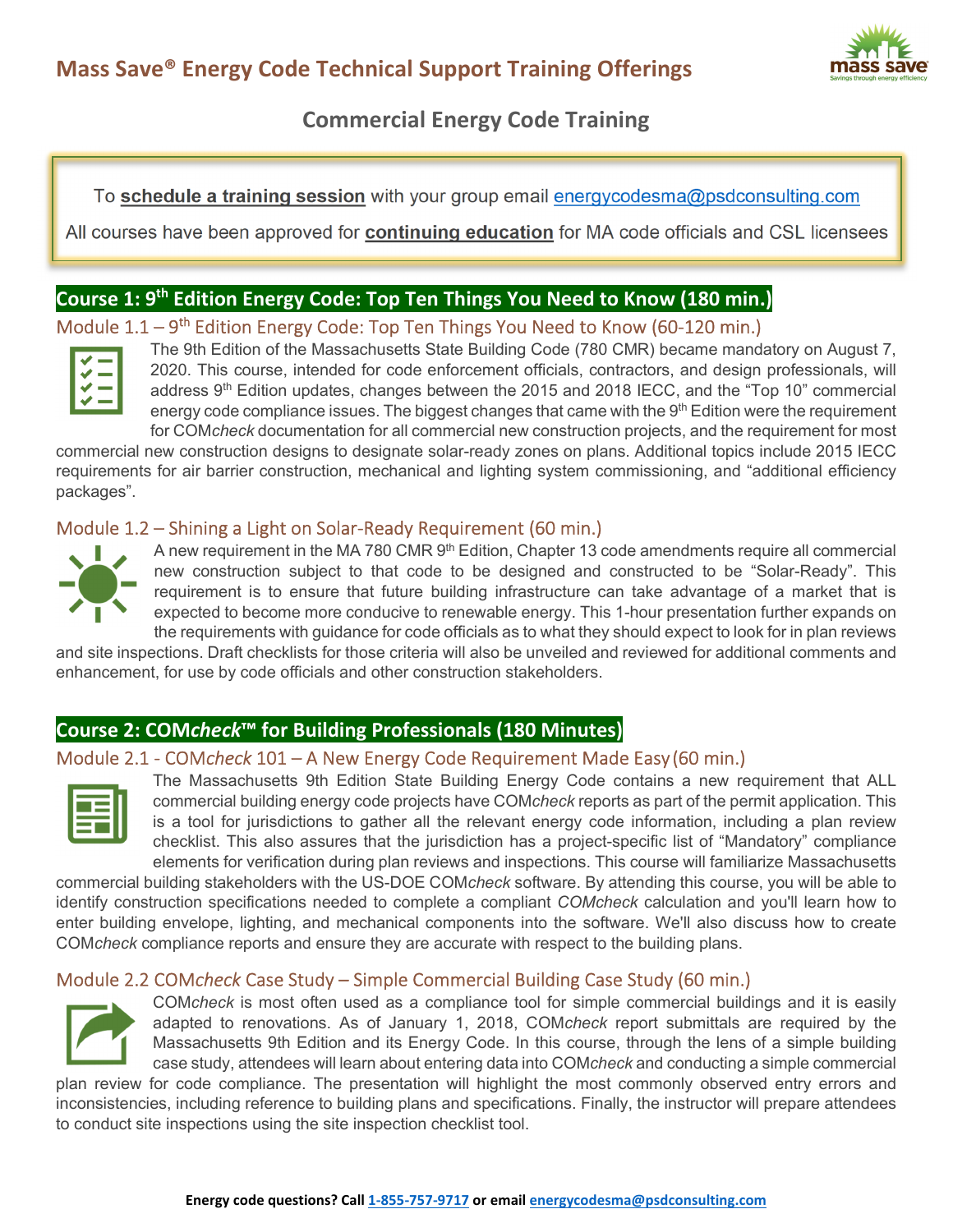# **Mass Save® Energy Code Technical Support Training Offerings**



### Module 2.3 - COM*check* and Your Existing Building Projects (60 min.)



Commercial renovation projects dominate permit request applications across the Commonwealth and hold tremendous opportunity for energy savings via energy code compliance. In many cases, designers, builders, and code officials overlook elements with energy code implications. Designers can document commercial renovation projects using COM*check* in a similar manner to new construction projects and this will address how COM*check* is used to meet permit application requirements for renovation projects.

The takeaways from this course will include how to determine what constitutes an addition, alteration, or repair, how the energy code applies to change-of-occupancy and change-of-use, and code exceptions for commercial alterations. This is followed by a demonstration of how to use COM*check* software to show compliance for additions, alterations, and repairs.

# **Course 3: Air Barriers for Commercial Buildings (180 min.)**

#### Module 3.1 - Commercial Air Barriers – Since When?! (60-90 min.)



This course will cover Massachusetts 9th Edition energy code requirements for commercial building air barriers, including those in ASHRAE 90.1-2016 and the 2018 IECC. The course will clarify these requirements for better specification by designers and easier review by code enforcement officials. The course is organized around examples that show differences between systems-based, assembly-based, and testing-based compliance options. This introductory course will provide background for a

subsequent and more advanced air barrier strategy module.

#### Module 3.2 What Makes a Commercial Air Barrier – It's the Details! (60-90 min.)



Continuous air barriers are required by code and paramount to the energy efficiency of a building. There are numerous ways to provide a code-compliant air barrier system, including building wraps, sealed sheathing systems, and liquid- and spray-applied materials. This course will focus on the design and application of those systems, details important to the success of an air barrier system, and where designers and code officials can find additional support. The course will also provide tips on how to

review construction details for air barrier continuity and how to inspect them in the field.

#### **Course 4: Energy Code Documentation for Successful Compliance (180 min.)**

#### Module 4.1 – Energy Code Documentation for Permit Applications (60 min.)



A significant barrier to energy code enforcement and verification in Massachusetts is the poor documentation of those code requirements on plans and permit application materials. This energy code documentation module will run through what code officials should ask for, and what designers or other permit applicants (GCs, builders) should submit, in terms of proper documentation for permit applications. Attendees will be given a draft "Commercial Building Minimum Documentation Checklist"

to work with along with the presenter, and feedback will be solicited to the final version of this checklist. This session will walk through the "Minimum Documentation" checklist, COMcheck reports and checklists and the reasons behind their requirement by the code and their best usage in plan review and site inspection.

### Module 4.2 - 3<sup>rd</sup>-Party Energy Code Documentation & Relationship to Above-Code Programs (60 min.)



Third party providers can fulfill a variety of code compliance tests and measures with specialized expertise that may not be available or feasible for the design and construction teams. This presentation will discuss minimum third-party documentation for commercial code compliance, including commissioning reports, air barrier test reports, and building energy simulations for performance-path compliance. Noting that many construction and renovation projects may simultaneously pursue LEED

or ENERGY STAR® certification, we will also compare these certifications' energy performance standards with those required by the current Massachusetts energy code (780 CMR 9th edition) to explore the question of whether environmental building certifications are equivalent to code-compliant buildings. We will also provide guidance to assure that special inspections, tests, and certifications are documented for ease of compliance review and